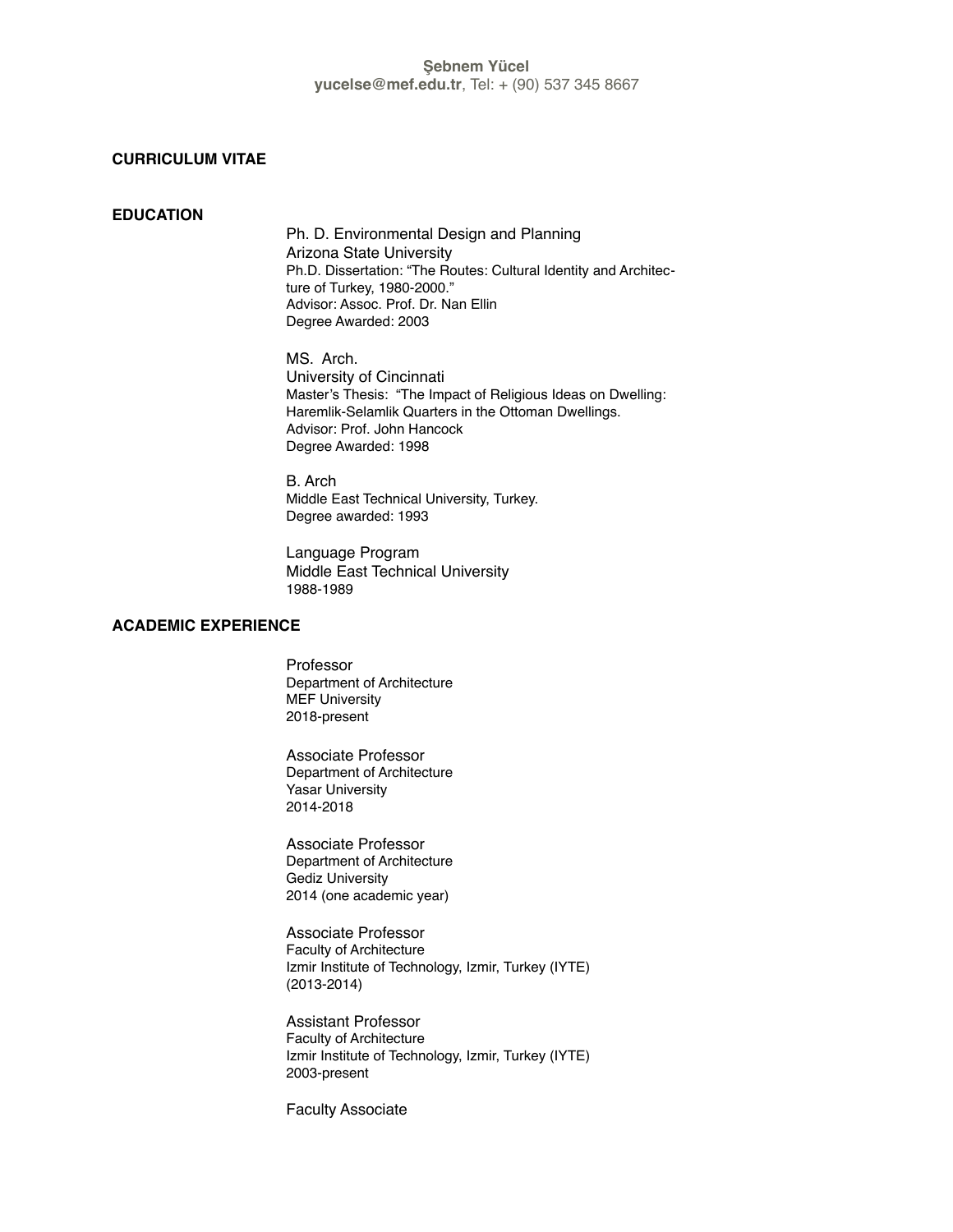**yucelse@mef.edu.tr**, Tel: + (90) 537 345 8667

Interdisciplinary Program in Humanities, ASU 2001

Faculty Associate College of Architecture and Environmental Design, ASU 2000

Teaching Assistant College of Architecture and Environmental Design Arizona State University (ASU) 2001-2003

Research Associate College of Architecture and Environmental Design, ASU 1998-2001

#### **PUBLICATIONS**

#### **Article in an edited book**

"Regional/Modern and the Rest" (2015) In Architecture, Culture, Interpretation: In Honorem John H. Hancock. Ed. Augustin Ioan. Bucuresti: Paideia, p.201-229.

"Representations of Green Architecture" (2011) In *Green Culture*, Ed. Paul Robbins, Kevin Wehr, Geoffrey J. Golson. Sage Series on Green Society, Sage, p.393-394.

"Curating the Nation: Turkish Pavilions in World Expositions" (2009) In *Curating Architecture and the City*, Ed. Sarah Chaplin & Alexandra Stara. London: Routledge, p.193-206.

 "Identity Calling: Turkish Architecture and the West" (2007) In *Architecture, Ethics and the Personhood of Place,* Ed. by Gregory Caicco. University of New England Press, p. 204-229.

#### **Edited journal**

Together with Ufuk Ersoy, Special issue for World Architecture (2010) Issue title: *Architecture in Turkey: A Glocal Production*, vol. 241, no.7 (published in Chinese and in English).

## **Article in a journal In English:**

"Contesting Labels: Revisitng Old Questionnaires" (forthcoming) S. Yücel & S. Ada In *Review of Middle East Studies* (expected pbl. Date July 2020)

"Temples of the Muses: Art Museums and the Middle East" (April 2020) In *World Architecture*, no: 358, pp.16-21.

"Art Museums and the Middle East: A Contested Territory" (2020) In *International Journal of Islamic Architecture,* vol. 9, no: 1, pp. 231-244.

"Free(?) Space at the 2018 Venişce Architecture Biennale" (2019)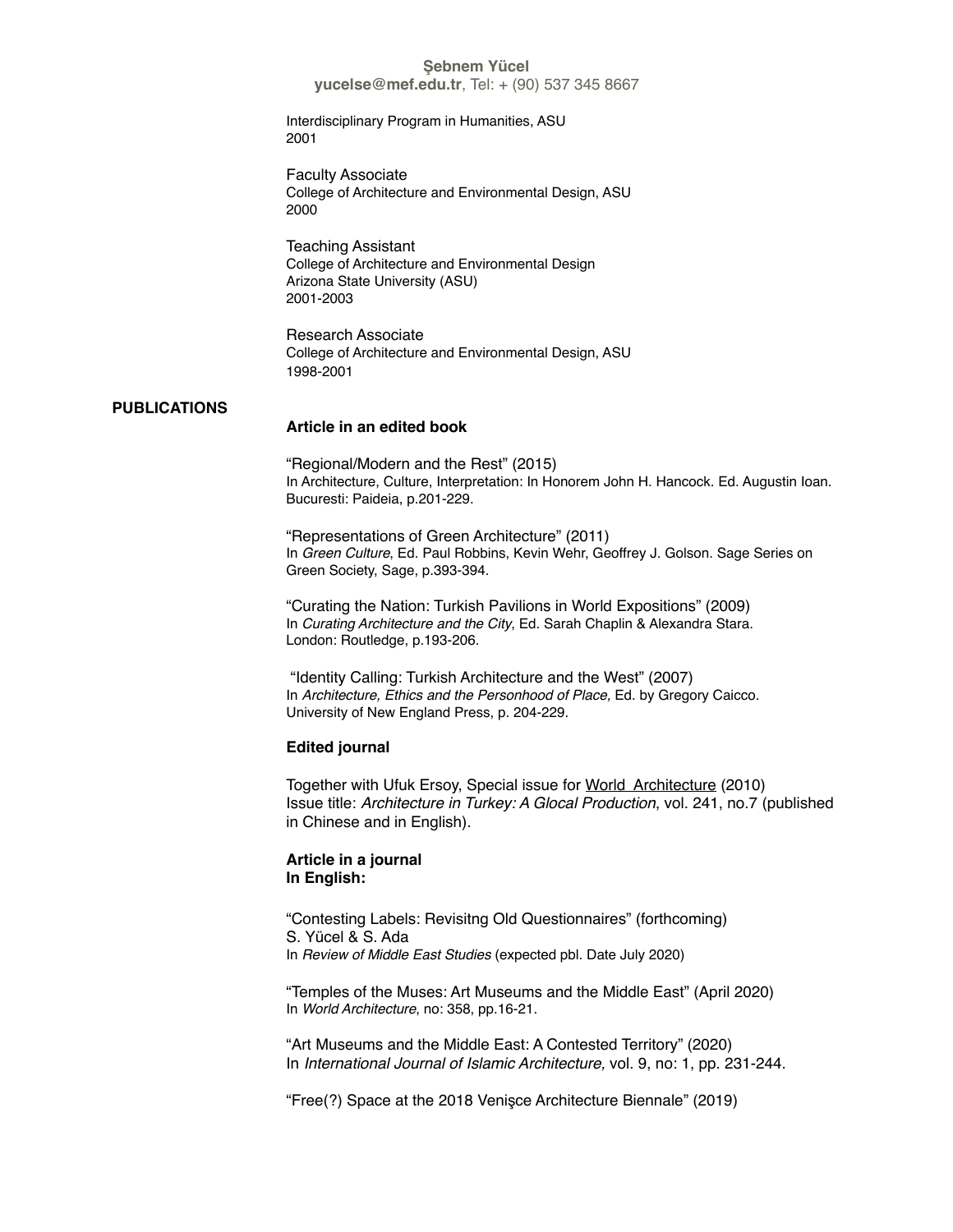**yucelse@mef.edu.tr**, Tel: + (90) 537 345 8667

In *International Journal of Islamic Architecture,* vol. 7, no: 3, pp. 235-256.

"Environmental Challenges and Developmental Angst: *Mimarlık* and the Early Environmental Discourse in Turkish Architecture" (2018) S. Demirel & S. Yücel In *The Journal of Architecture*, vol. 23, no: 2, pp. 249-264.

"Architectural Spotlight: Aga Khan Award for Architecture" (2018) In *International Journal of Islamic Architecture* vol. 7, no. 1, pp. 207-223.

"Minority Heterotopias: The Cortijos of Izmir" (September 2016) In *ARQ: Architectural Research Quarterly*, vol.20' no: 3, pp.245-256 published online (21 December 2016)

"Leaving the Twentieth Century Behind" (July 2010) S. Yucel Young & Ufuk Ersoy. In *World Architecture*, vol. 241, no.7, pp.16-22.

"Adapting Technology to Local Conditions: Inventing the Particular by means of the Ordinary" (July 2010) U. Ersoy & S. Yucel Young In *World Architecture*, vol. 241, no.7, pp.23-25.

"Hyper Traditions/Hip Villages" (Spring 2007). In *Traditional Dwellings and Settlements Review*, vol.18, no.2, pp.29-41.

"Suburban Development and Networks of Mobility: *Sites* in Izmir, Turkey" (2007) with Dr. Ayona Datta. In *Global Built Environment Review,* vol. 6, no.1, p.44-55.

### **In Turkish:**

"Anma, Şevli Pekin" (May-June 2020) In *Arredamento Mimarlık*, no: 340, pp. 99-100

"İzmir'de Aylaklığa Övgü: Bostanlı Yaya Köprüsü ve Günbatımı Terası" (September-October 2019) *In Mimarlık, no: 409, pp. 45-49.*

"Yeni Nesil Yazlik: Mi'Costa" (November-December 2015) In *Mimarlik*, no:386, pp.47-50.

"Ötekinin Yeri: Rejyonal Modernler ve Modernin Müphemliği" (August 2014) In D*osya: Yer ve Kimlik*. Special Issue Editor: Didem Kılıçkıran, no:33, pp.22-32.

"Londra Olimpiyatları ve Mekansal Adalet" (September 2012) In *Oda Dergisi* (TMMOB Mimarlar Odası Mersin Subesi, no.4, pp.22-24.

"Scott Lawrie ile Söyleşi: Bir Tasarım Ofisinin Kurulus Öyküsü (January 2012)

In *Ege Mimarlık*, no.80, pp.14-15.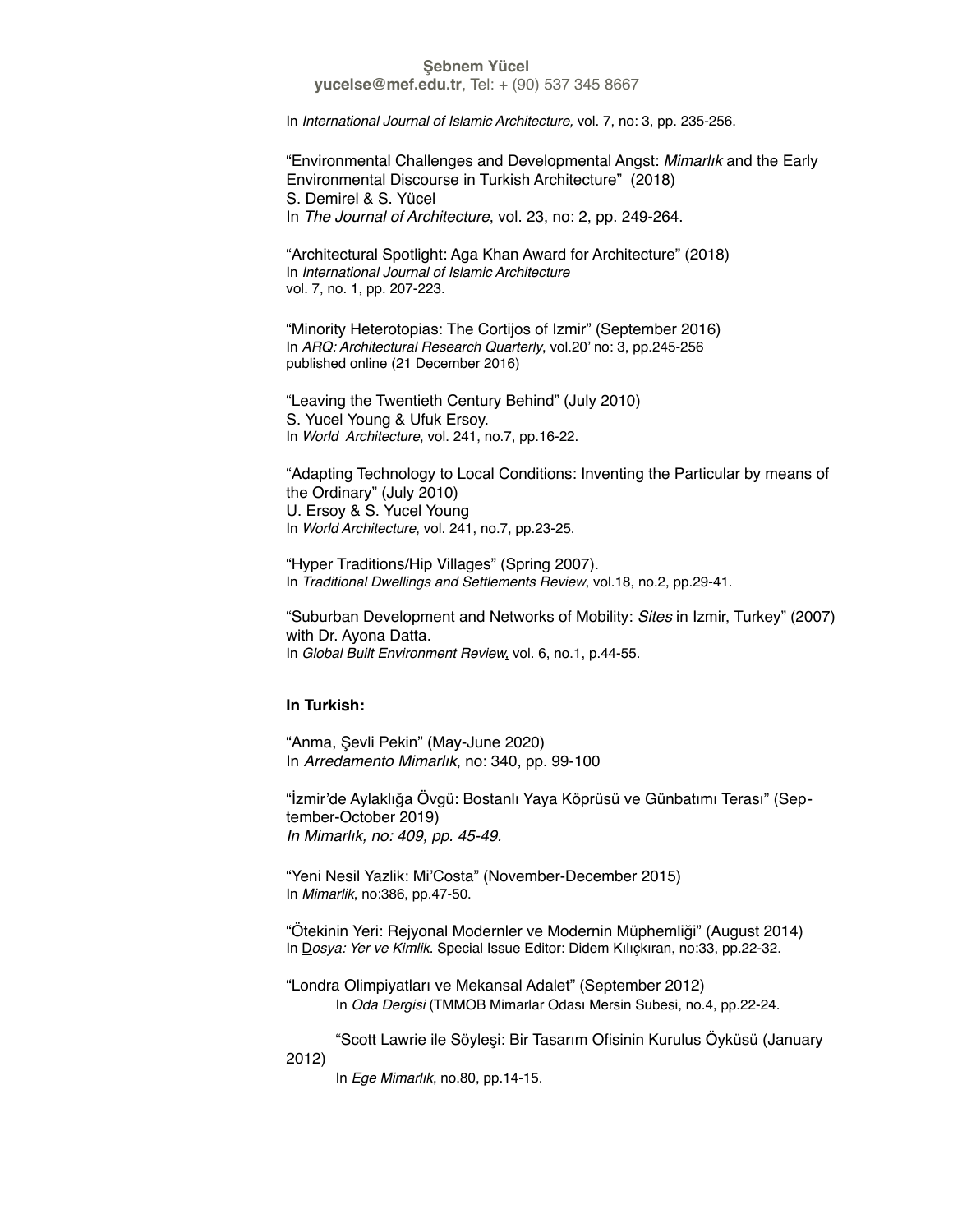"İzmir Büyükşehir Belediyesi Opera Binasi Mimari Proje Yarışması Kolokyumu Ardından" (Ocak 2011) In *Ege Mimarlık*, no.76, pp.14-15.

"Bir Nefes Opera" (November-December 2010) In *Mimarlık*, no. 356, pp. 79-80.

"Kahraman Hibrid Özcü Kendine Karşı" (December 2007) In *Arredamento Mimarlık,* no: 208, pp.55-60.

"Sıradışı Evler" (April 2007) In *Ege Mimarlık,* vol.17, no.63, pp.17.

### **Book review**

"Feminist Practices: Interdisciplinary Approaches to Women in Architecture" (June 2012) In *Gender, Place and Culture: A Journal of Feminist Geography,*  DOI:10.1080/0966369X.2012.693762.

## **Article in proceedings**

"Eco-trade: Eco-tourism and the Discourse on Tradition" (2009) *Enclosures/Foreclosures, Risk/Space*, International Association for the Study of Traditional Environments (IASTE) Traditional Dwellings and Settlements Working Paper Series. (vol.218) Editör: Nezar AlSayyad. Berkeley, CA: University of California (pp. 27-50).

"Location of Regionalism" (2007)

In *Regional Architecture and Identity in the Age of Globalization*, vol. 1, Ed. by Jamal Al-Qawasmi, Abdesselem Mahmoud, and Ali Djerbi . Proceedings of the Second International Conference of the Center for the Study of Architecture in the Arab Region. CSAAR, pp.81-93.

"The City and Its Minarets" (2004)

*Authenticity in Architecture and Urbanism*, IASTE Traditional Dwellings and Settlements Working Paper Series,(vol.173). Series Editor: Nezar AlSayyad. Berkeley, CA: University of California (p.11-33).

Introduction" (2003) In *Gender-Bound?: Representations of Difference in Environmental Design* . Tempe, Az: Herberger Center for Design Excellence. (p. ix-xiii).

"Global Invention of Localities: Kemer Country in Istanbul" (2002) In Muller, Brook (Ed.) *Imagining Realms Remaking Worlds: Proceedings of the 2002 Western Region ACSA Conference* (p. 27-30). San Luis Obispo, Ca: California Polytechnic State University.

## **REFEREE FOR A SCHOLARLY JOURNAL**

Traditional Dwellings and Settlements Review 2017

Sage Open 2014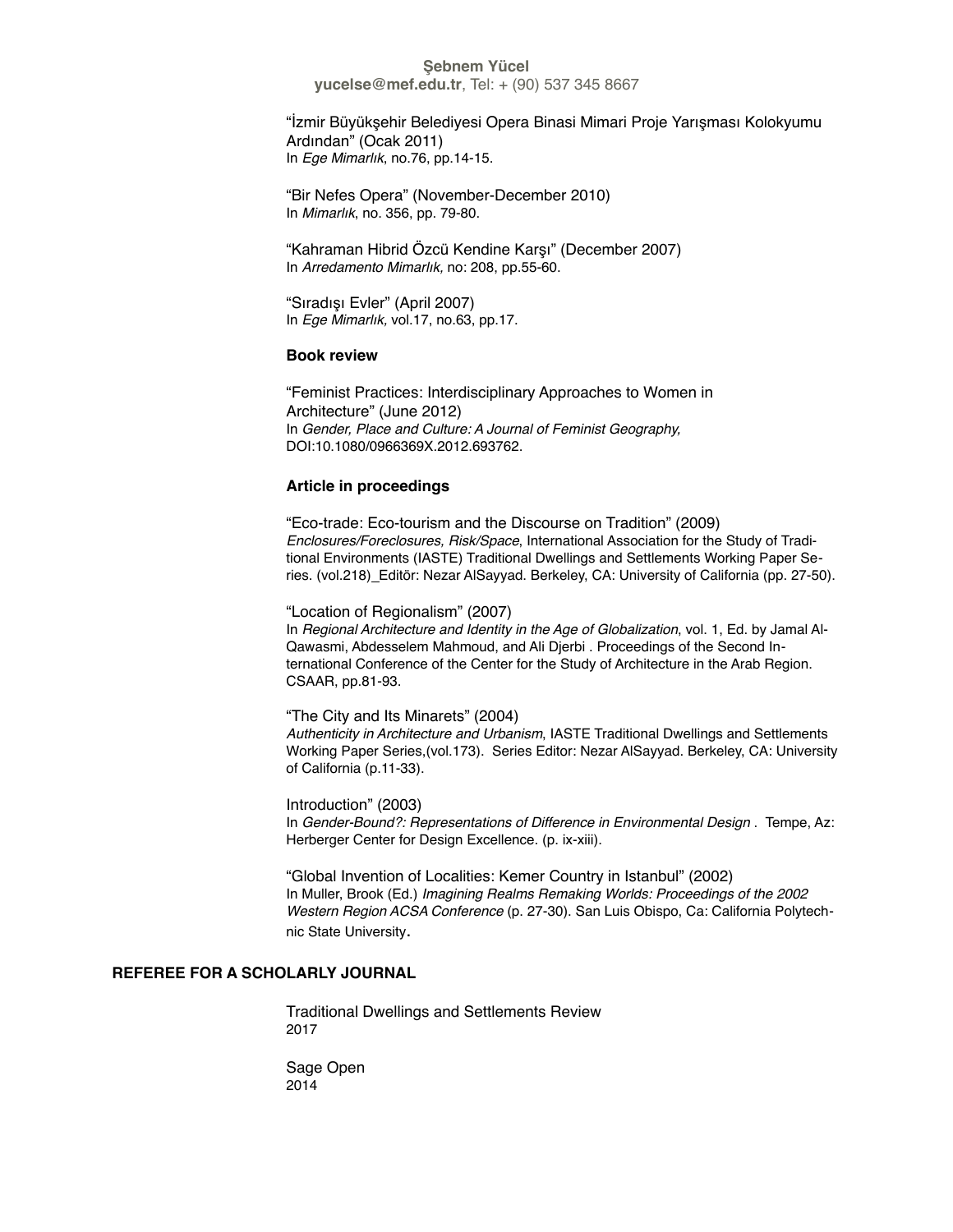**yucelse@mef.edu.tr**, Tel: + (90) 537 345 8667

International Journal of Islamic Architecture 2013

Traditional Dwellings and Settlements Review 2011

Open House International 2008

Urban Design International 2008

## **CONFERENCES+SYMPOSIA SPEAKING ENGAGEMENTS**

### **as a member of the organizing committee**

Member, Organizing Board "Cross-abilities in Design" 4T Design and Design History Association Izmir, May 11-12, 2017

Member, Organizing Board "Ethics of Re-production" 4T Design and Design History Association Izmir, May 12-13, 2016

Member, Organizing Board "Design in Times of Turmoil: Displacement, Replacement, Emplacement" 4T Design and Design History Association Izmir, May 14-15, 2015

Symposium Organizer "Gender-Bound: Representations of Difference in Environmental Design" College of Architecture and Environmental Design, ASU March 6-8, 2003

#### **as a paper presenter**

"Marginal Spaces/Sheltering the Marginals" In the session: "Margins, Marginals, and Marginalities in the Late Ottoman Empire" MESA Annual Meeting, New Orleans, LA, USA. November 14-17, 2019

"Sheltering the Other: Izmir's Cortijos" INAA Spring Symposia, Otherness, Agency, Belonging, Barcelona, Spain May 19-21, 2016

"Gentrifying Urla: Gated Communities and 'Landscapes of Privilege'" The Housing Question: Nomad Seminar in Historiography. University of San Diego, USA. March 12-13, 2015

"Kortejo" IASTE 2014, Whose Tradition?, Kuala Lumpur, Malaysia December 14-17, 2014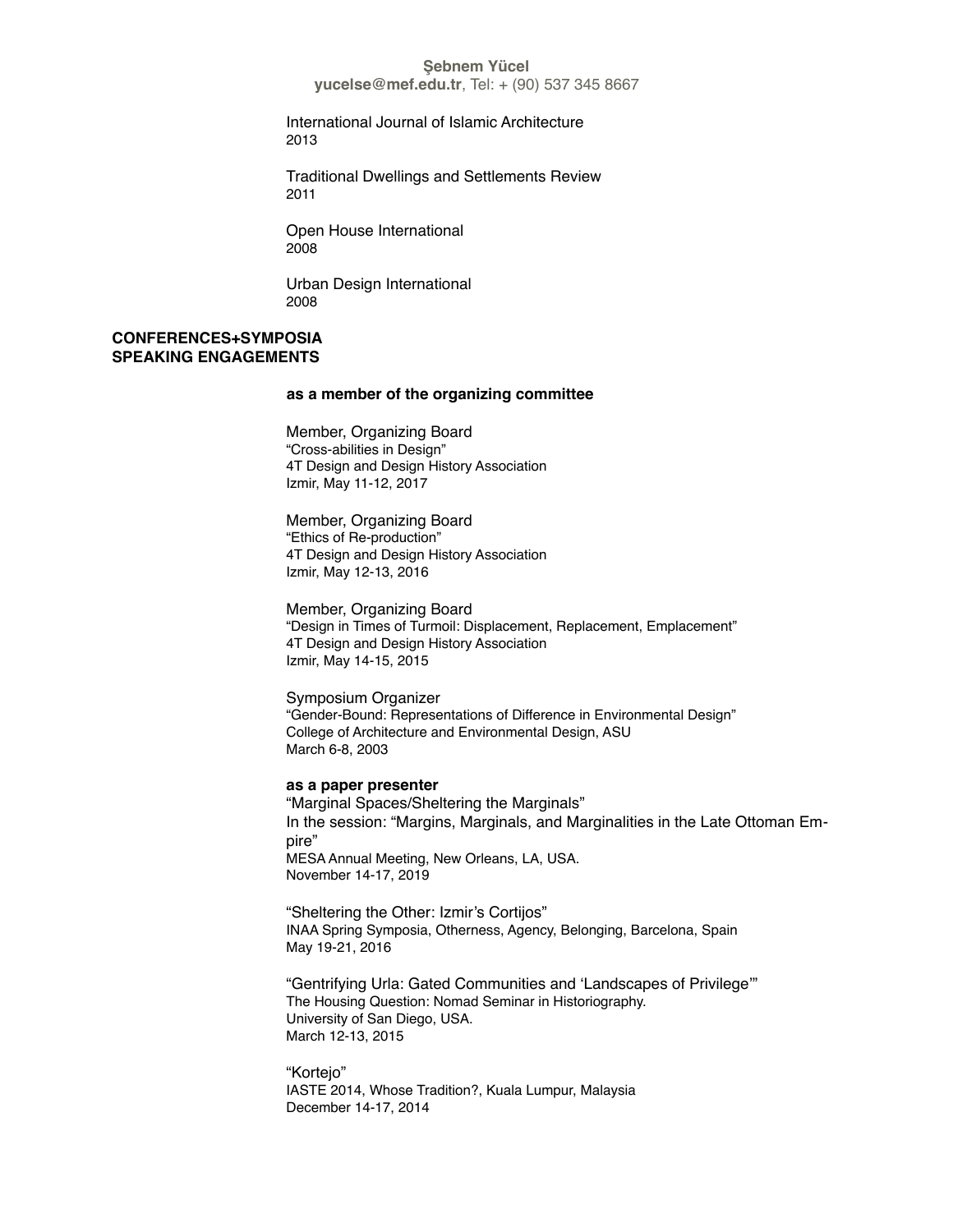"Mythologizing the Region: A Critique" IASTE 2012, The Myth of Tradition. University of Oregon, USA October 4-7, 2012

"Eco-trade: Eco-tourism and the Discourse on Tradition" IASTE 2008, Interrogating Tradition: Epistemologies, Fundamentalisms, Regeneration and Practices. Oxford, United Kingdom December 12 – 15, 2008

"Curating 'Modern' at Istanbul Modern" Orienting Istanbul: Cultural Capital of Europe? An Interdisciplinary Conference. University of California, Berkeley September 25 – 27, 2008

"Curating the Nation: Turkish Pavilions in the World Expositions" AHRA International Conference 2007, London November 17-18, 2007

 "Location of Regionalism: A Discourse for the Other?" CSAAR 2007 Regional Architecture and Identity in the Age of Globalization, Tunis, Tunisia November 13-15, 2007

"Shores of Architecture, Architecture of Shores" Opening speech for Izmir Architecture Week October 1, 2007

"Hip Villages/Hyper Traditions: Urbanite Villagers of Western Anatolia" IASTE 2006 Bangkok, Thailand December 15-18, 2006

"The City and the Minarets" IASTE 2004 Sharjah/Dubai, UAE December 14-18, 2004

"Global Invention of Localities: Kemer Country in Turkey" 2002 ACSA West Regional Meeting, San Luis Obispo, CA November 7-9, 2002

"Internalization of Modernity: Regionalism and the Question of Identity in Turkey" ACSA--SE Conference "Odysseys," Atlanta, GA February 22-24, 2002

"City Character and Scottsdale" Gary K. Herberger Lecture Series CAED & Ph.D. Program in Environmental Design and Planning September 21, 2001

"Globalization and Identity Discourse in Architecture" DAAP, School of Architecture and Interior Design, Cincinnati, OH Presentation for M.S. in Arch students, University of Cincinnati May 2001

"Making of a Capital City: Ankara"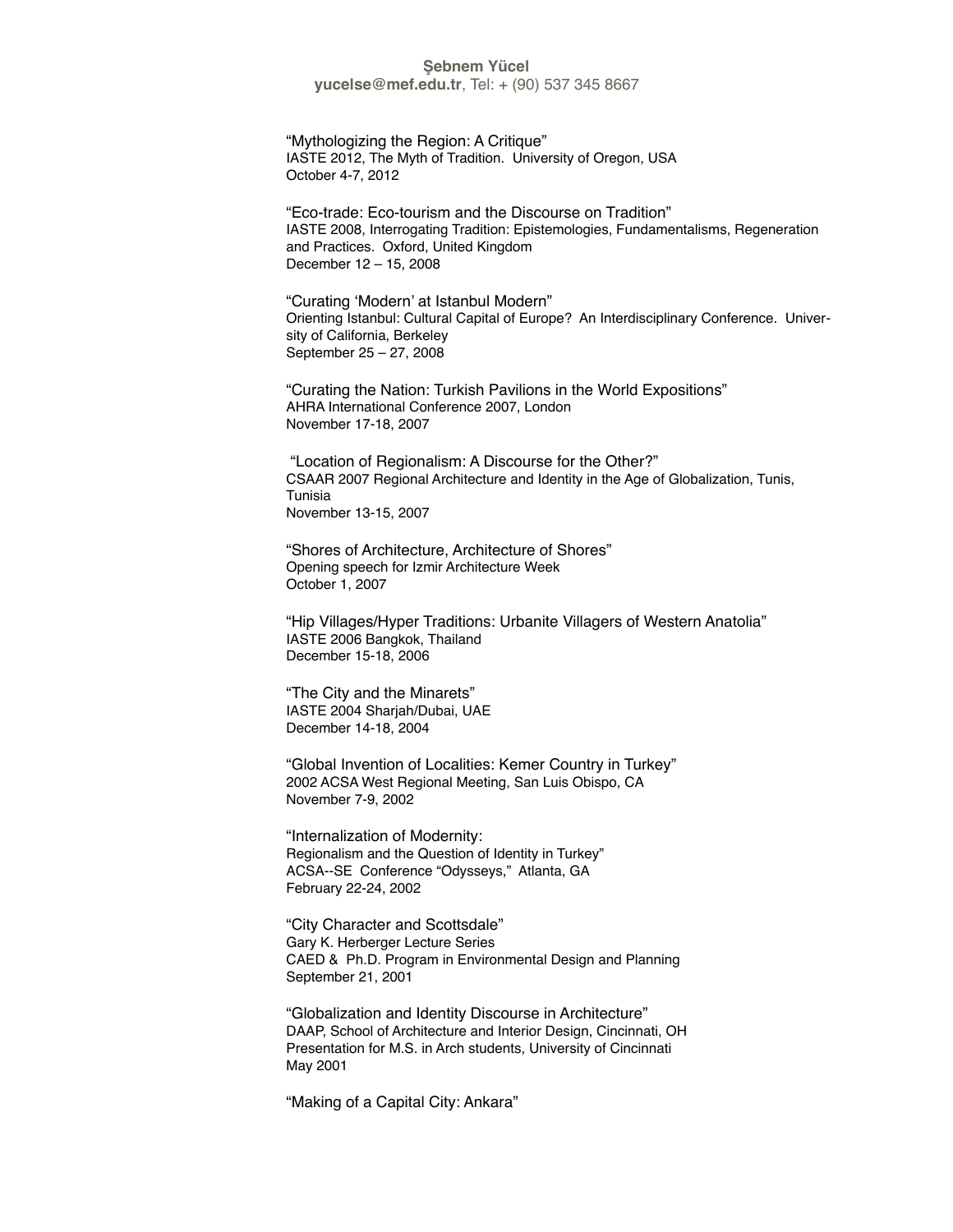Instituto Inter-Americano ve Arquitectos 1999

## **ADVISOR**

### **Completed Doctoral Dissertation:**

Sinem Demirel Ozer, "Environmental Discourse in Turkish Architecture." (2014)

Bilgen Boyacıoğlu Dündar, "Against Style: Re-reading 'New Architecture' in Early Republican Period in Turkey, 1931-1940." (2011)

Ayşe Arkon, "The Effect of Urban Geometry on Pedestrian Level Wind Velocity."- -Together with Co-advisor Ünver Özkol, (2011)

Ahenk Bayik Yilmaz, "Architectural Memorialisaton of War: Ars Memoriae and Landscape of Gallipoli Battles" (2008)

Co-advisor for: Erdal Uzunoğlu, "The Constitution of Power Relations in Spaces of Industrial Production,"—Advisor: Fehmi Doğan, (2008)

### **Completed Masters Thesis:**

Pinar Kutluay, "The Metaphor of Curtain Wall in the Modern Architectural Discourse." (2013) Co-advisor: Ufuk Ersoy.

Uygar Boztepe, "AEG & Peter Behrens: Symbolism in the First Corporate Identity Design." (2012) Co-advisor: Hilde Heynen

## **COURSES TAUGHT**

### **@MEF UNIVERSITY undergraduate courses**

ARC 201 & 202: Architectural Design III, IV Fall 2019, Spring 2020

ARC 352: Architectural Speaking/Writing Spring 2019, Spring 2020

ARCH 321: Architectural History and Theory IV Fall 2018, Fall 2019

ARCH 401 & 402 : Architectural Design VII & VIII Fall 2018, Spring 2019

## **@MEF UNIVERSITY graduate courses**

ARCH 4522 : Current Debates Spring 2020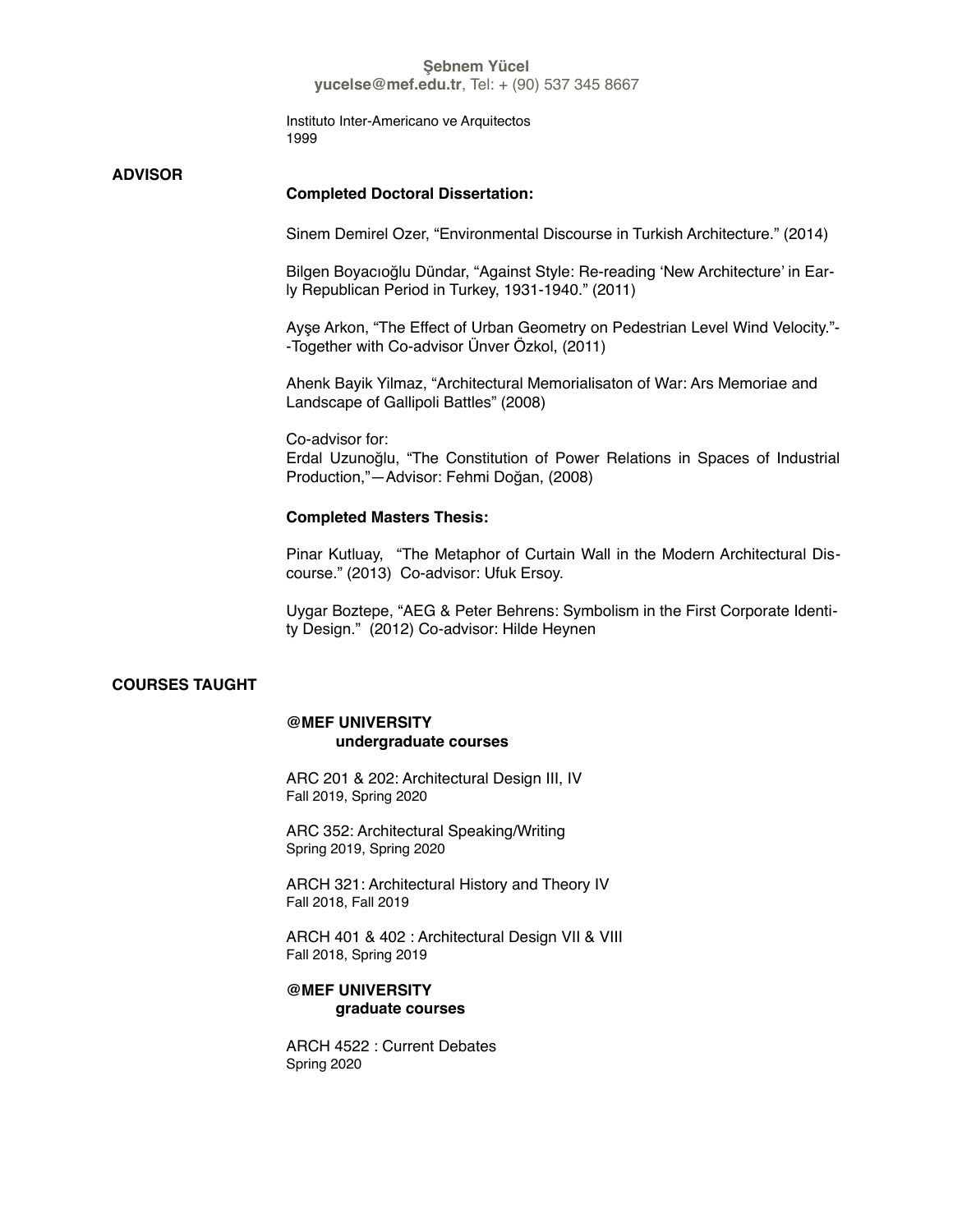### **@YASAR UNIVERSITY undergraduate courses**

ARCH 110 & 120: Basic Design I, II Fall 2014, Spring 2015, Fall 2015, Spring 2016, Fall 2016, Fall 2017

ARCH 115: Introduction to Architecture Fall 2014, Fall 2015, Fall 2016, Fall 2017

ARCH 222: History and Theories of Architecture and Urbanism (Modern Era) Spring 2015, Spring 2016, Spring 2017, Spring 2018

ARCH 260: Contemporary Architecture in Turkey Spring 2015, Spring 2016, Spring 2017, Spring 2018

ARCH 363: Research Methods Fall 2016

### **graduate courses**

ARCH 503: Architectural Research Methods Fall 2014, Fall 2015

## **@GEDIZ UNIVERSITY undergraduate courses**

AR 301 & 302: Architectural Design IV, V Fall 2013, Spring 2014

AR 481: Architectural Issues in Art and Design (elective) Spring 2014

AR 386: Contemporary Turkish Architecture (elective) Spring 2014,

### **graduate courses**

KENT 503: Seminer (course in Turkish) Fall 2013

## **@ IYTE graduate courses**

AR 602: Research Methods II (earlier name: AR 702: Doctoral Research Methods II) Spring 2007, Spring 2011, Spring 2012, Spring 2013

AR 601: Research Methods I (earlier name: AR 701: Doctoral Research Methods I) Fall 2005, Fall 2006, Fall 2007, Fall 2008, Fall 2010, Fall 2011, Fall 2012

AR540: Socio-cultural Studies in Architecture (elective) together with Dr. Ela CIL Fall 2011, Fall 2012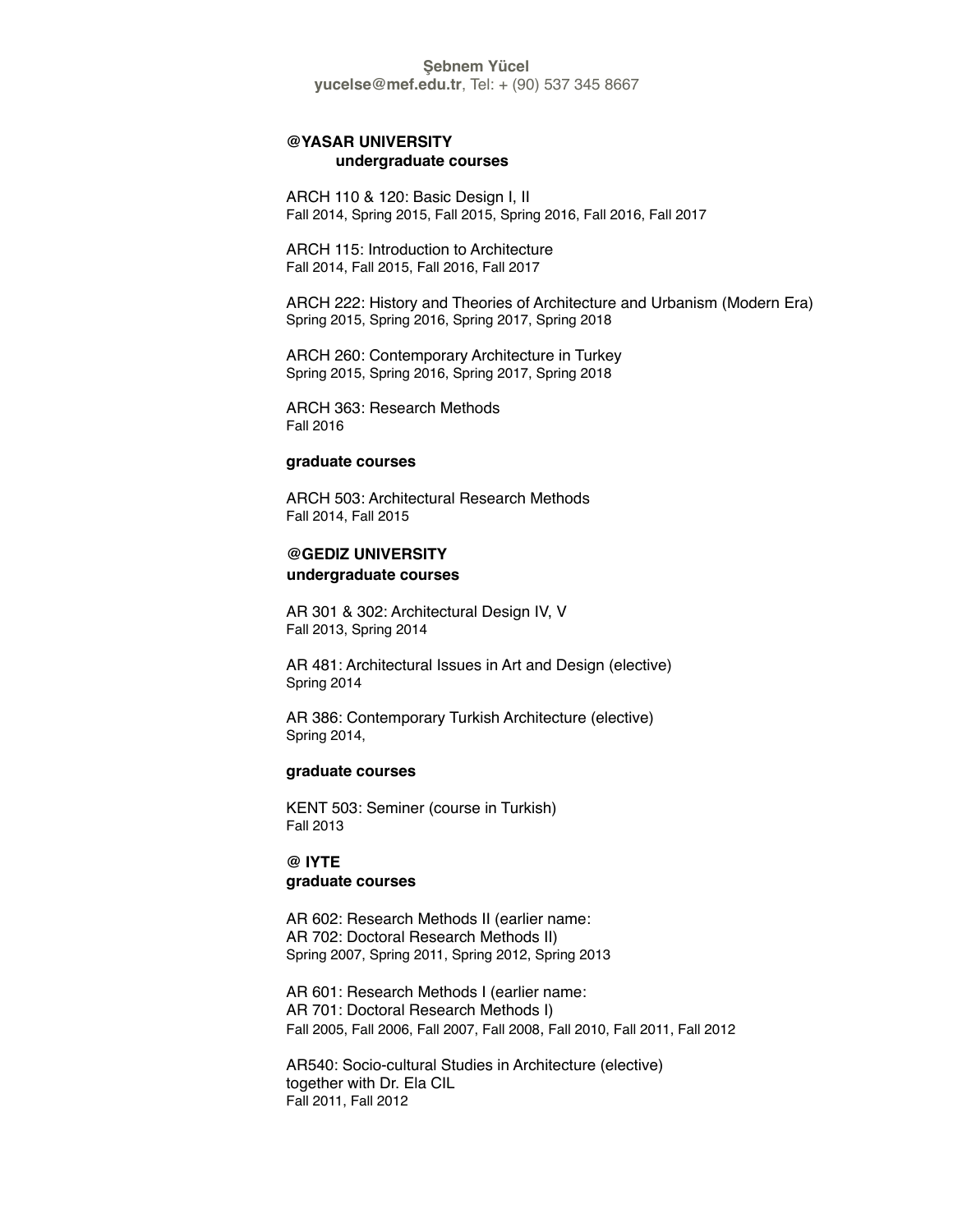**yucelse@mef.edu.tr**, Tel: + (90) 537 345 8667

AR 626: Orientalism (elective) Fall 2004, Fall 2007, Fall 2009, Fall 2010, Spring 2011

AR 722: Contemporary Turkish Architecture (elective) Spring 2004, Spring 2005, Spring 2006, Spring 2008

AR 502: Graduate Design Studio Fall 2004

#### **undergraduate courses**

AR 402: Architectural Design V Spring 2006, Fall 2009, Spring 2010, Spring 2012

AR 422: History and Theory of Architecture VI Spring 2007, Spring 2008, Spring 2009, Spring 2010, Spring 2011, Spring 2012

AR 424: Regionalism in Architecture (elective) Fall 2009, Fall 2011

AR 421: History and Theory of Architecture V Fall 2004

AR 301 & 302: Architectural Design Studio III, IV Spring 2004, Fall 2005, Spring 2005, Spring 2008, Fall 2008, Spring 2009, Fall 2011

AR 327:Orientalism in Architecture (elective) Fall 2004, Fall 2005, Fall 2006, Spring 2009

AR 201 & 202: Architectural Design I, II Fall 2012, Spring 2013

AR 222: History and Theory of Architecture II Spring 2004, Spring 2005

**@ ASU as a faculty associate**

HUM 110: Contemporary Issues in Humanities—Orientalism Interdisciplinary Humanities Program Fall 2001

ANP 500: Research Methods College of Architecture and Environmental Design Fall 2000

### **teaching assistant**

APH 100 & PUP 100 Introduction to Environmental Design CAED, School of Architecture, Fall 2002 (assistant to Paul Zygas), Spring 2003 (assistant to Renata Hejduk)

APH 505 Graduate Foundation Theory Seminar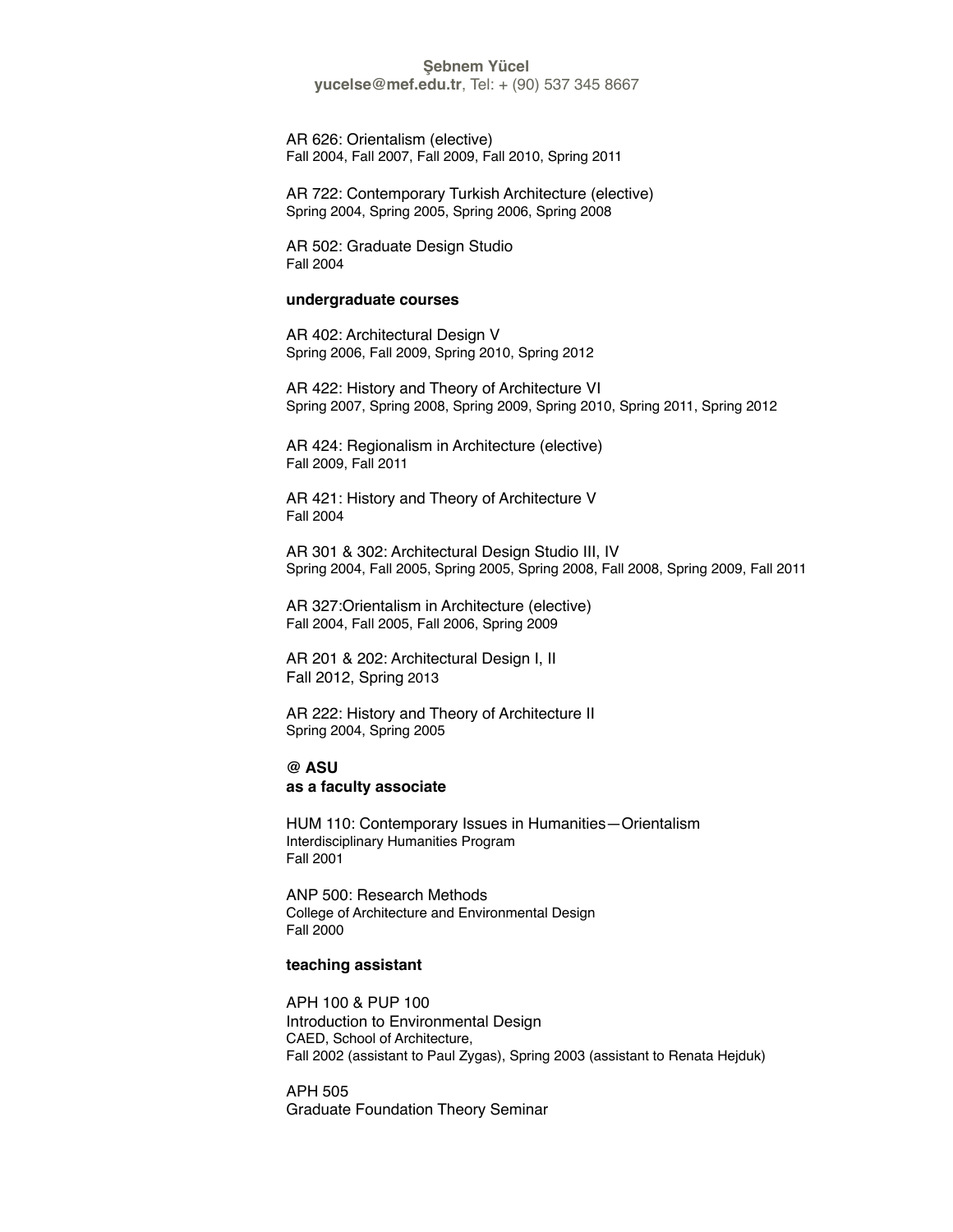CAED, School of Architecture Fall 2001 (assistant to Gregory Caicco)

### **PROFESSIONAL EXPERIENCE**

**Architect** Itez Mimarlik Ltd., Ankara, Turkey. 1995-1996

Architect Middle East Technical University, Ankara, Turkey. Kutahya Dumlupinar University Campus Design Team 1994-1995

**Architect** Intay Mimarlik Ltd., Ankara, Turkey. 1993-1994

## **DESIGN COMPETITIONS**

Office and Expo Center for Eskisehir National Competition, 2007 with Michael E. Young and Altug Kasali

High Density on the High Ground International Competition, 2006 with Michael E. Young, Clarissa Mendez Ersoy, and Ufuk Ersoy

Ephemeral Structures for the City of Athens International Competition, 2004 with Michael E. Young

## **AWARDS SCHOLARSHIPS**

Travel Grant TUBITAK 2008

Award of Commendation College of Architecture and Environmental Design Arizona State University 8.March.2003

**Grant** Graham Foundation for "Gender-Bound?" Interdisciplinary Symposium Fall 2002

Travel Grant Herberger Center for Design Excellence Fall 2002

Travel Grant Graduate College, ASU Spring 2002

Commendation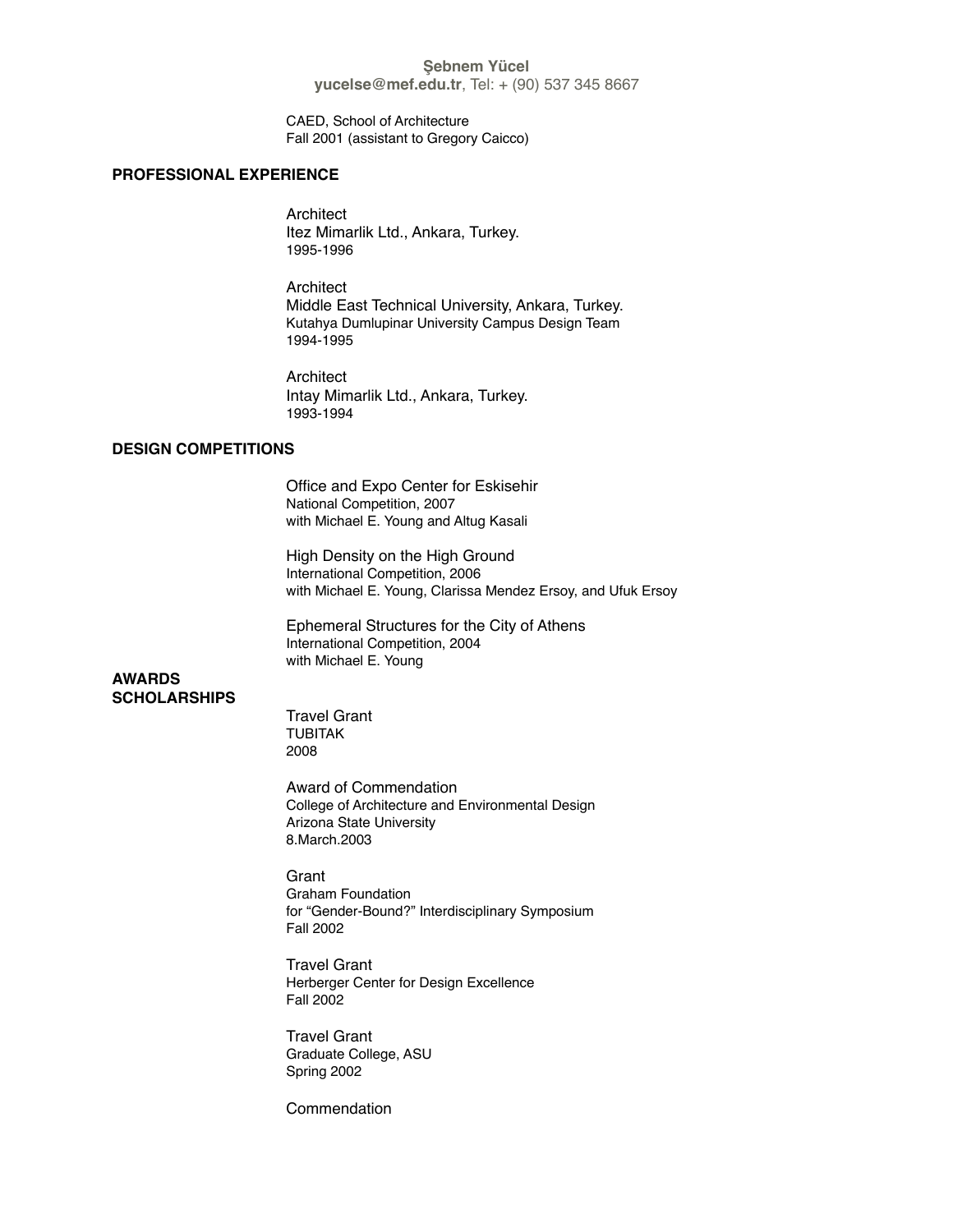**yucelse@mef.edu.tr**, Tel: + (90) 537 345 8667

The Republic of Turkey, Ministry of Education 1996- 2002

**Scholarship** for Masters and Ph.D. studies in the USA The Republic of Turkey, Ministry of Education Higher Education Council 1996-2001

## **AFFILIATIONS**

Executive Board Member (second term) Izmir Chamber of Architects 2013-2018

Board Member (second term) & Founding Member 4T Design and Design History Society 2013-2018

Committee Member Izmir Chamber of Architects—Architecture Week 2007-2018

Member, registered architect Chamber of Architects, Chapter of UIA, Turkey 1993-present

Member 4T Design and Design History Society 2014-present

Member ACSA 2011-present

Member Architecture Humanities Research Association 2007-present

Member International Association for the Study of Traditional Environments 2004-present

Member Association of American Geographers 2007-2009

## **SERVICE**

Jury Member National Architectural Design Competition for Izmir Municipality Transportation Headquarters August 2016-December 2016

Jury Member National Architectural Design Competition for Izmir Development Agency Building December 2010-December 2013